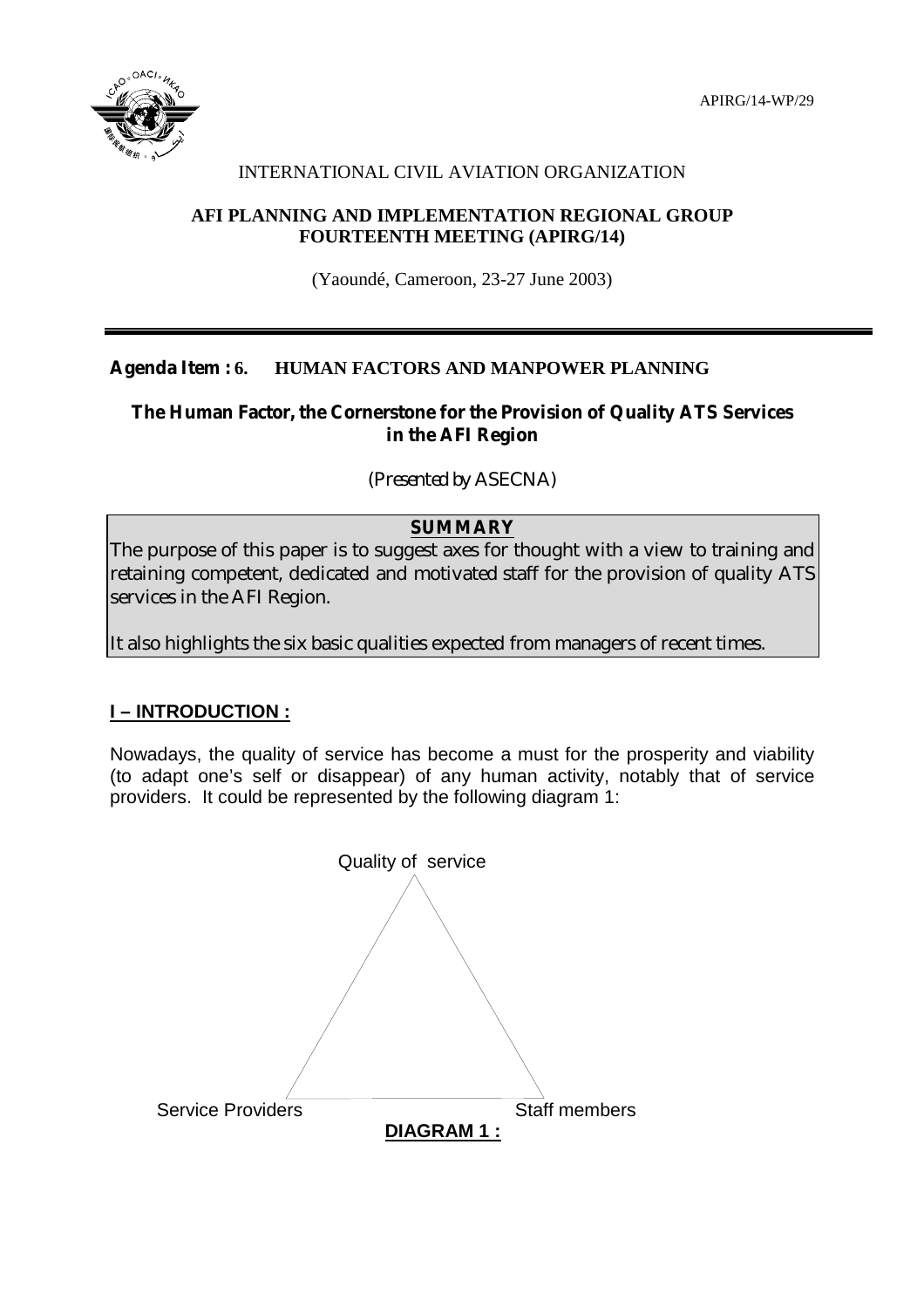But the quality of service implies the involvement of all stakeholders concerned in an harmonious and dynamic relationship as illustrated by diagram 2 below:



If the quality of service is dependent upon the interaction of all stakeholders, it is worth underscoring that the quality of manpower is of paramount importance. It is therefore necessary to analyse manpower management aspects.

## **II – MANPOWER MANAGEMENT : AN ASSET**

Civil aviation as an air navigation safety-oriented activity has a major concern for all aspects linked to the quality of service. This concern which is indispensable to the economic expansion of the AFI Region is closely linked to the quality of men and women working in this sector of advanced technology.

In the light of Conclusion 13/97 and 13/98 of APIRG/13 Meeting, the provision of quality ATS services in the AFI Region calls for the promotion and retention within all concerned structures of competent , motivated and dedicated staff members.

My comments would therefore focus on the training and retention within ATS service providers structures (FOSATS), of performing staff members (see diagram 3 below).

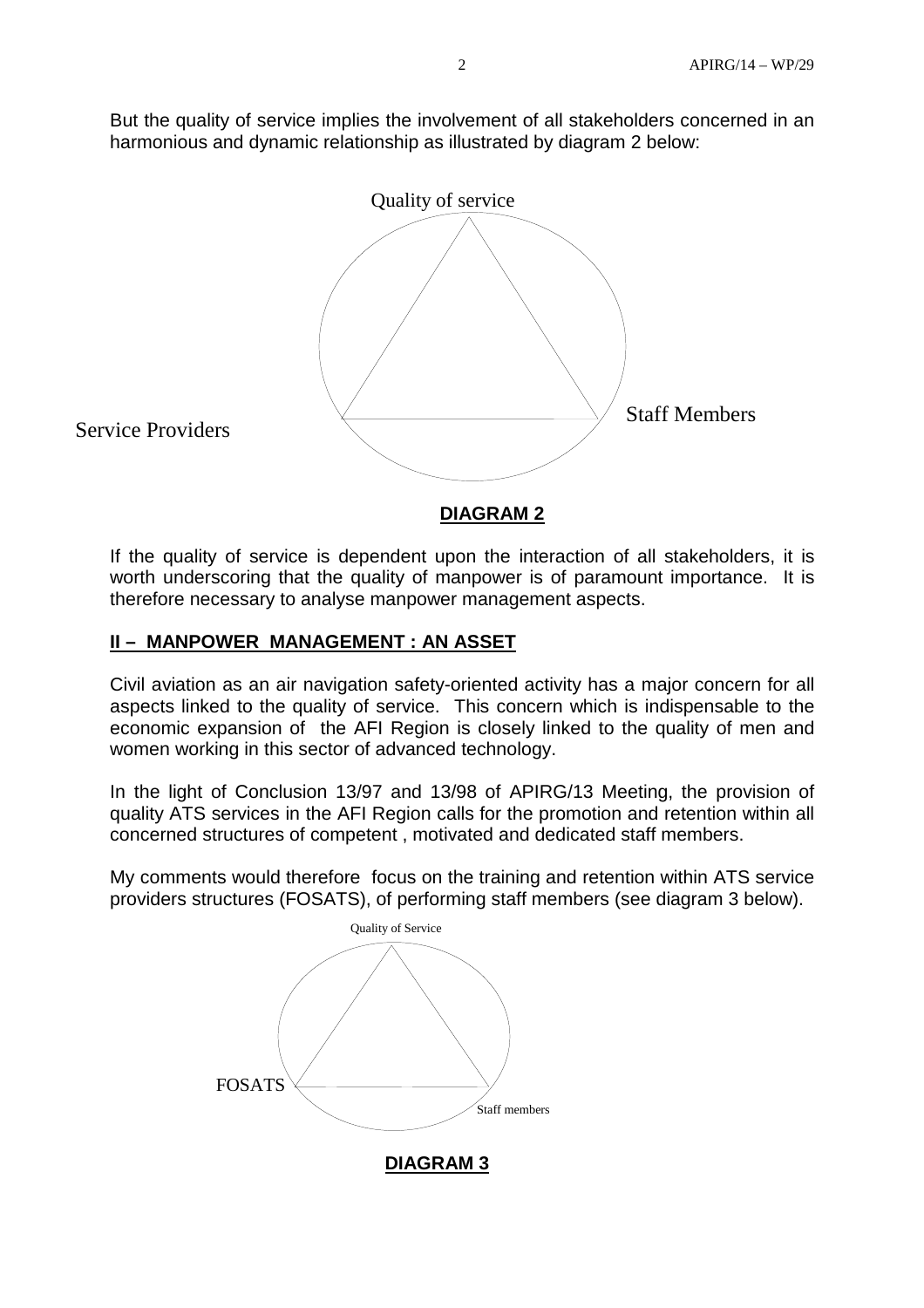In this connexion, this paper will dwell on the actions that should be taken by ATS service providers to select, motivate, reward, retain and unify competent staff members.

This implies 3 essential measures:

- breathing commitment into the staff
- Rewarding performance
- Remaining coherent at all times (perpetuate culture by attracting and retaining competent staff members).

In that context, manpower management is one of the few management processes which impacts with the desired efficiency on the behaviour of human beings and company performances.

Diagram 4 below illustrates the four generic functions of human resources which have an impact on the company results, i.e., selection, performance appraisal, reward and development :



**DIAGRAM 4:** Human Resources cycle

Our intention is not to give in details, each of these four tasks which seem relatively simple to explain and understand. However, they are not easy to put into practice, because no human behaviour can be predicted.

It has been noted that :

- each staff member joins the company with a different level of training;
- each staff member could more or less master new competences;
- each staff member has a broad experience which determines how he/she receives the information and his/her feedback of such information.

The company has therefore a challenge to take up : offer to its staff members an environment which stimulates their positive attitudes and reinforces the adequacy between their personal aspirations and their own objectives .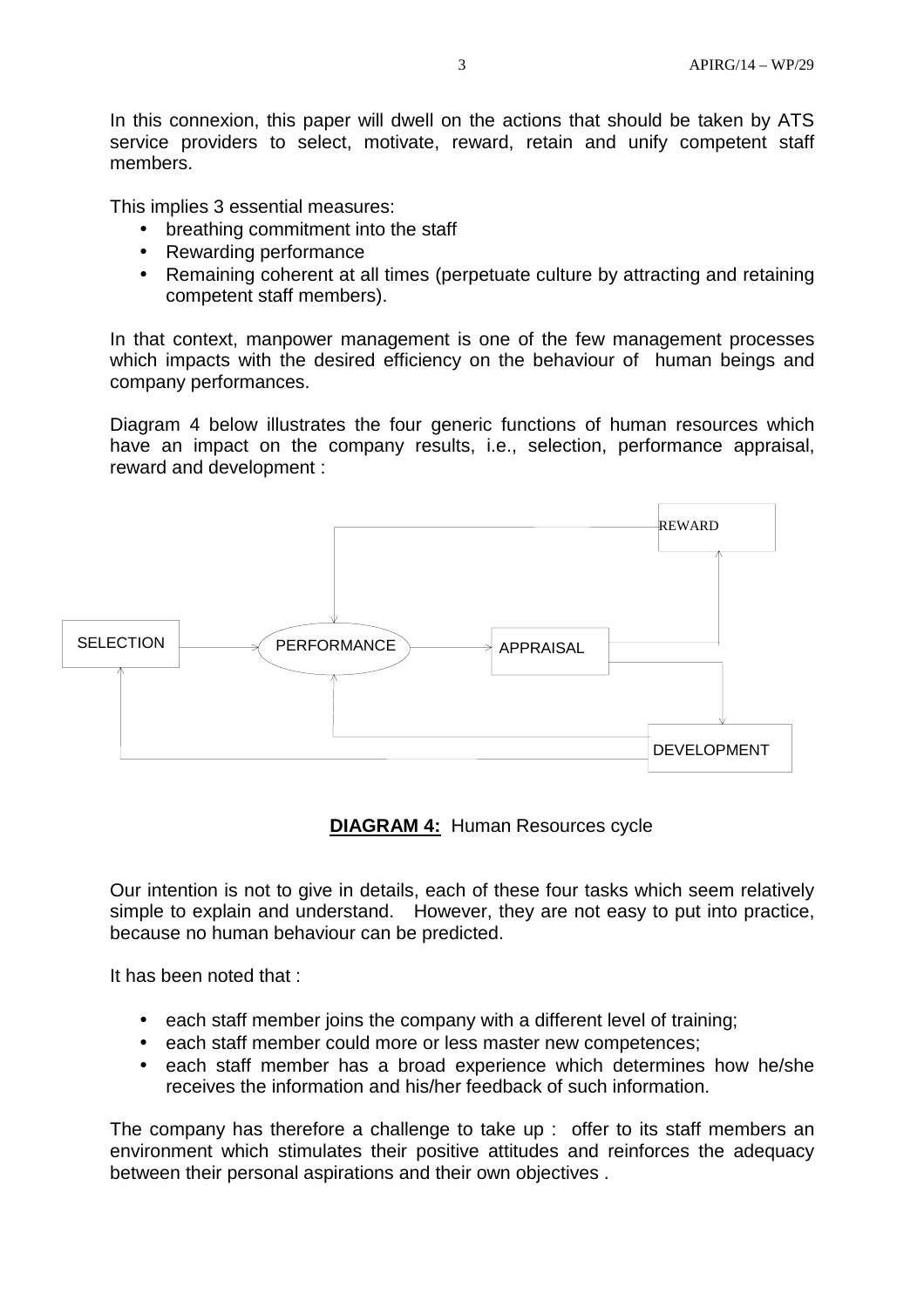In so doing, it would be necessary to define briefly the instruments of such management :

1. **The Selection** does not concern only the hiring of staff; it also deals with personnel actions within the company. The time and resources allocated to this task are an indication of the importance given by the company to the human factor as its major asset .

In any event, successful companies not only hire the best staff members, but also create a culture within which a large variety of opinions could be expressed.

2. **The Performance Appraisal** is considered within the company as the most despised and neglected managerial task .

If well understood and accepted by all stakeholders involved, the performance appraisal exercise enables to draw staff's attention to what is really important .

That is why with a precise vision of the expected results, those who are more concerned by the problem have the liberty to experiment any possible solution until they find the good one.

3. **The rewards** as often envisaged in the form of the two following questions :

Primo, what is going to be rewarded ? the performances or the fact that a staff member belongs to a company?

Secundo, what is the complete set of the company rewards to motivate its staff members?

However, surveys conducted on the subject have indicated that the following rewards are those which staff members value most:

- Career appointment in the long-term.
- Opportunities to learn , master new competences.
- Promotion, including upwards mobility and lateral transfers to positions that make possible the desired development .
- Remuneration in different forms : salaries, bonus, fringe benefits plans and other benefits.
- Responsibility.
- Autonomy.
- To feel comfortable at work.
- To be well appreciated by one's supervisors.
- Job security; this is particularly important at times of economic recession and for low level positions.
- Positive feed-back from clients.
- To be respected by colleagues.
- 4. **. Development** consists essentially in most cases in on-the-job training, followed by an informal follow-up.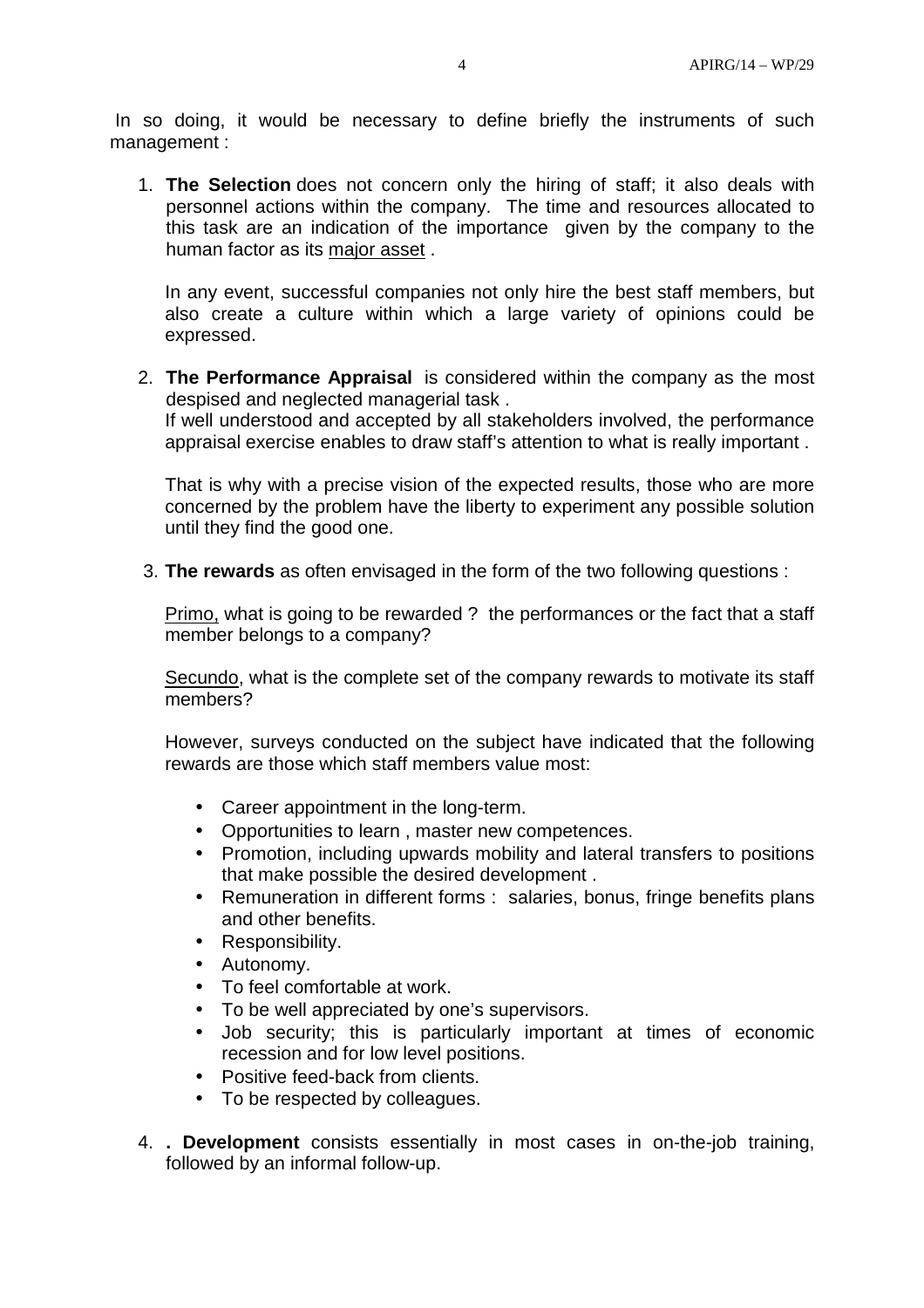However, this development vision does not allow the company to take up the present challenge which is "how to prepare a new generation of leaders whose qualities are different from those of their predecessors".

An efficient planning of manpower training is indispensable to cope with the situation. Such training could be illustrated by diagram 5 below.



### **DIAGRAM 5**

In any event, the consideration of these four basic task by a specialized APIRG Task Force should enable to define a concerted regional policy on a cooperative manpower management.

Consequently, the objective of a successful management of the human resources cycles is as follows :

The managers of excellence whose qualities are kept abreast with recent times requirements. These are:

- **foresightedness;**
- **sensitivity**
- **vision**
- **open-mindedness**
- **concentration**
- **patience**

However, this could be achieved only if all the actions undertaken by the company are well perceived by staff members.

### **III – The staff member and his/her responsibilities :**

In any company, a staff member has rights and obligations. Sides (1) and (2) of diagram 5 illustrate broadly the company obligations (hence the staff member's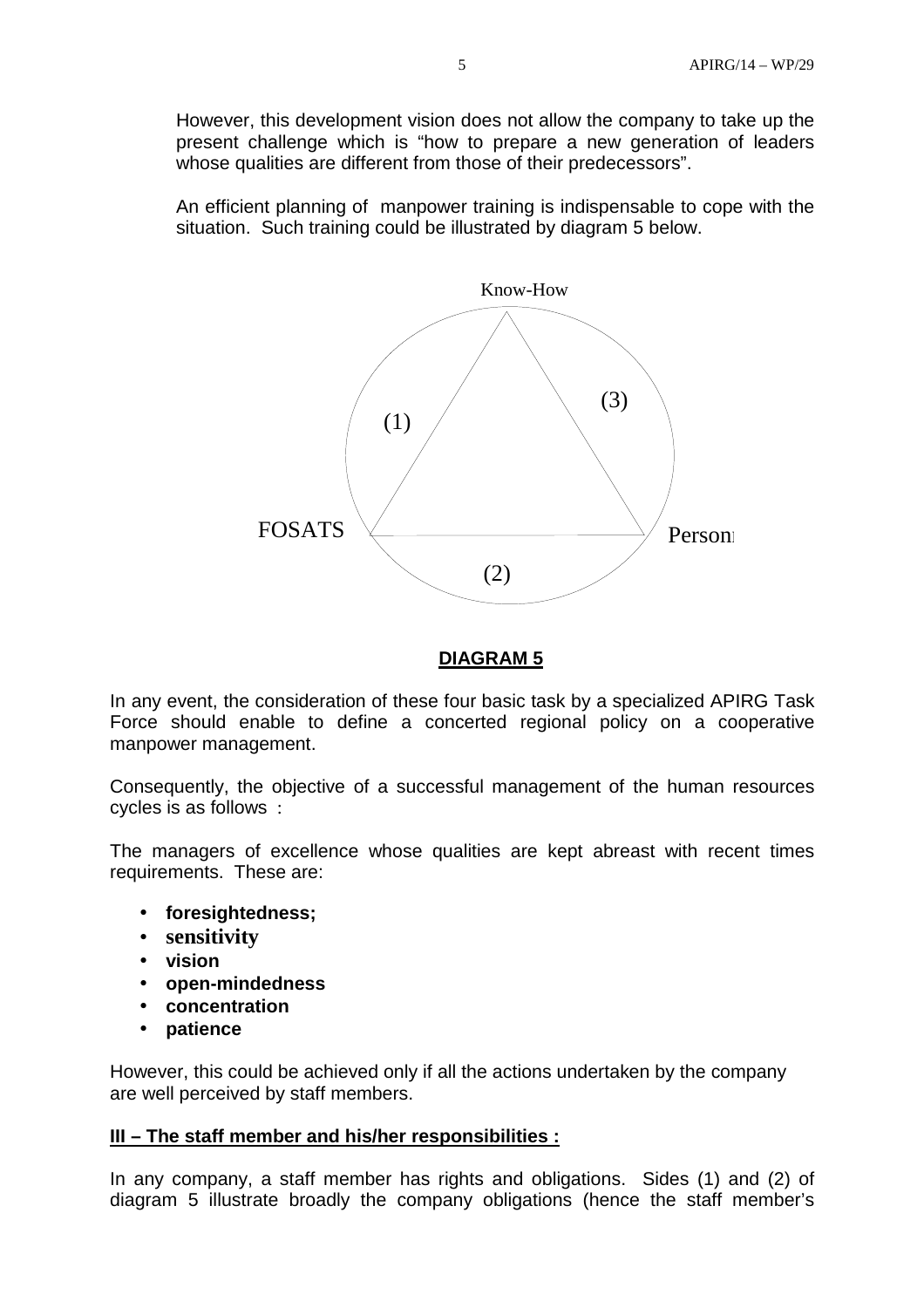rights). Side (3) relates to the staff members efforts to acquire knowledge. It would therefore be necessary to let a staff member be confronted with the knowledge reality through situations and experiences which will require adaptation based on that staff member's potential.

In this context, the staff member should inter alia:

□ cultivate self-mastery (organize and develop one's capacities after identifying them).

Self-mastery implies a permanent commitment/dedication personally and professionally.

The three major aspects of self-mastery are as follows : :

- 1. self-confidence
- 2. micro/macro vision
- 3. mental repetition
- remain life student :

The above expression implies a will to overcome gradually ignorance and acknowledge that the diploma or any other title does not mean that all has been achieved.

However, to achieve high performance and perpetuate it, each staff member should find his/her leaning point (high performance area) as illustrated in diagram 6.